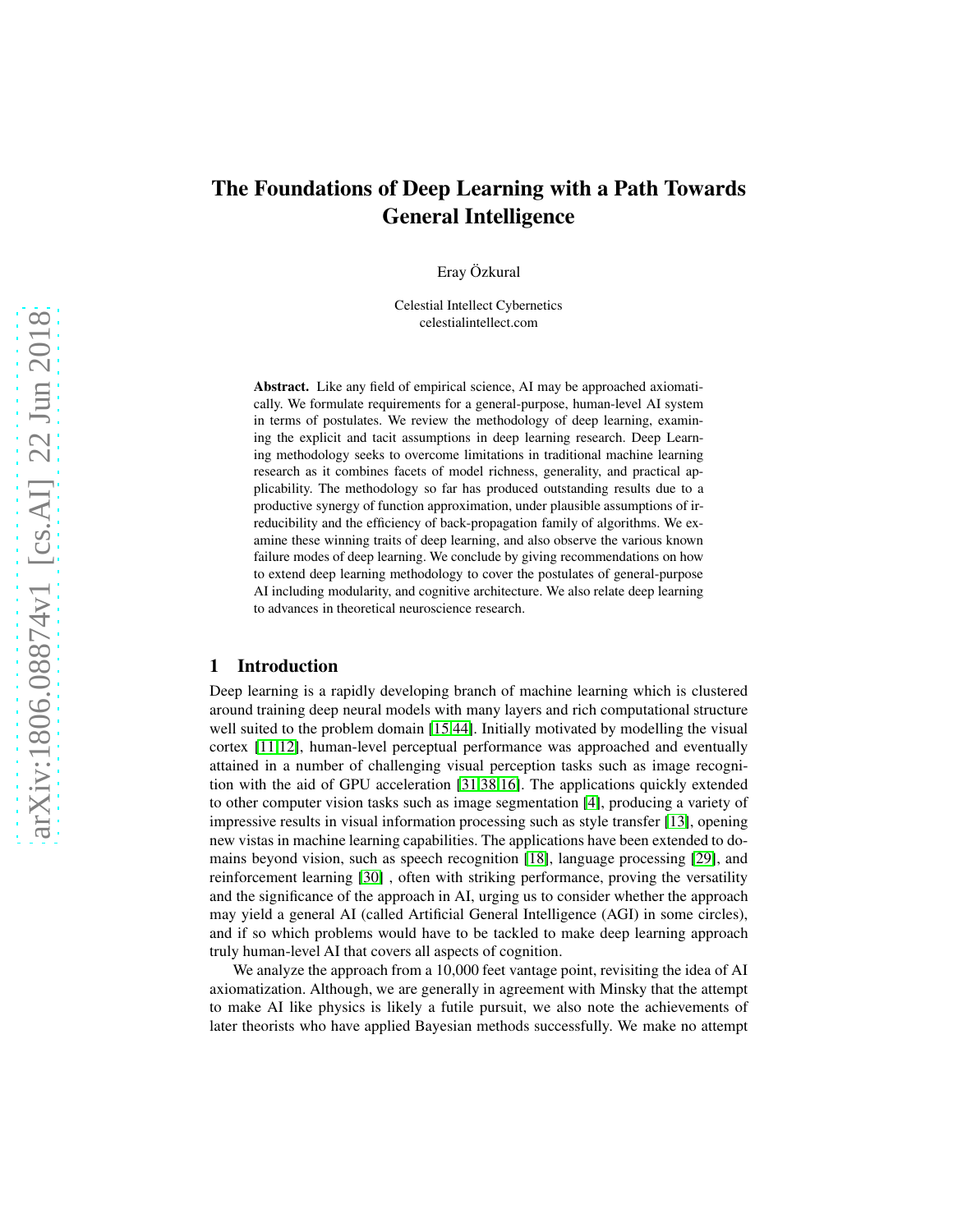to formalize any of our claims due to space consideration, however we discuss relevant research in cognitive sciences. Then, we apply the same foundational thinking to deep learning critically probing its intellectual foundations. The axioms, or postulates, of AI, are examined with an eye towards whether the current progress in deep learning in some way satisfies them, and what has to be done to fill the gap. The present paper may thus be regarded as an analytical, critical meta-level review, rather than a comprehensive review such as [\[44\]](#page-9-0).

## 2 Postulates of General AI

One of the most ambitious mathematical models in AGI research is AIXI [\[26\]](#page-8-6) which is a universal Reinforcement Learning (RL) model that can be applied to a very large variety of AI agent models and AI tasks including game playing, machine learning tasks, and general problem solving. AIXI is based on an extension of Solomonoff's sequence induction model which works with arbitrary loss and alphabet [\[24\]](#page-8-7), making the aforementioned induction problem fairly general. Hutter proves in his book [\[25\]](#page-8-8) that many problems can be easily transformed to this particular formulation of universal induction. There are a few conditions that have to be satisfied for a system to be called a universal induction system, and even then the system must be realized in a practical manner so as to be widely applicable and reproduce the cognitive competencies of homo sapiens, or failing that, a less intelligent animal.

The AIXI model combines Bellman equation with universal induction, casting action selection as the problem of maximizing expected cumulative reward in any computable environment. Although RL is a common approach in machine learning, AIXI had the novelty that it focused solely on universal RL agents. When viewed this way, it is obvious that AIXI is a minimalist cognitive architecture model, that exploits the predictive power of induction in RL setting, that does give the model the kind of versatility noted above. Solomonoff induction presents a desirable limit of inductive inference systems, since it has the least generalization error possible; the error is dependent only on the stochastic source and a good approximation can learn from very few examples [\[46\]](#page-9-2). AIXI model also retains a property of optimal behavior, Hutter deliberates that the model defines optimal, but incomputable intelligence, and thus any RL agent must approximate it. Therefore, our axiomatization must consider the conditions for Solomonoff's universal induction model, and consequently AIXI, to be approximated well, but we believe additional conditions are necessary for it to also satisfy generality in practice and within a versatile system, as follows. Completenes: The class of models that can be acquired by the machine learning system must be Turing-complete. If a large portion of the space of programs is unavailable to the system, it will not have the full power and generalization properties of Solomonoff induction. The convergence theorem in that case is voided, and the generalization performance of Solomonoff induction cannot be guaranteed [\[46\]](#page-9-2). Stochastic Models: The system requires an adequately wide class of stochastic models to deal with uncertainty in the real world, a system with only deterministic components will be brittle. Induction is better suited to working with stochastic models, one example of such an approach is Wallace's Minimum Message Length (MML) model where we minimize the message length that contains both the length of the statistical model encoding and data encoding length relative to model [\[51,](#page-9-3)[50\]](#page-9-4). Bayesian Prediction: The system must compute the inferences with Bayes'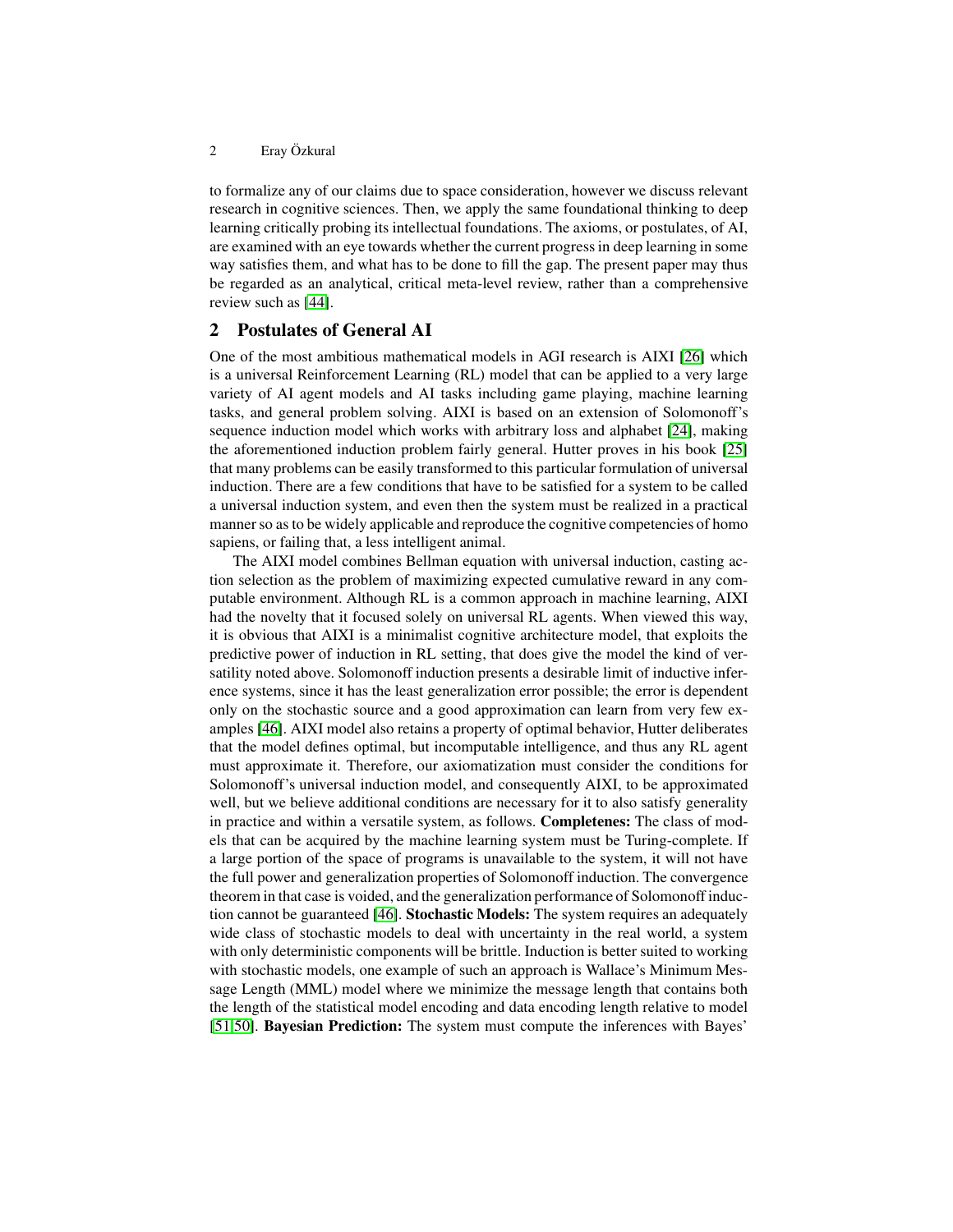law. The inference in Solomonoff's model is considered Bayesian. In neuroscience, the Bayesian Brain Hypothesis has been mostly accepted, and the brain is often regarded as a Bayesian inference machine that extracts information from the environment in theoretical neuroscience. Jaynes introduced the possibility of Bayesian reasoning in the brain from a statistical point of view [\[27\]](#page-8-9). The Bayesian approach to theoretical neuroscience is examined in a relatively recent book [\[5\]](#page-7-4). Fahlman et. al introduced the statistically motivated energy minimizing Boltzmann machine model [\[7\]](#page-7-5); Hinton et. al connected the induction principle of Minimum Description Length and Helmholtz free energy introducing the autoencoder model in 1993 [\[22\]](#page-8-10). Bialek's lab has greatly contributed to the understanding of the Bayesian nature of the brain, a decent summary of the approach detailing the application of the information bottleneck method may be found in [\[1\]](#page-7-6). Friston has later rigorously applied the free energy principle and has obtained even more encouraging results, he explains the Bayesian paradigm in [\[9\]](#page-7-7). Note that Helmoltz free energy and the free energy principle are related, and both are related to approximate Bayesian inference. Principle of Induction: The system must have a sound principle of induction that is equivalent to Solomonoff's model of induction which uses an a priori probability model of programs that is inversely and exponentially proportional to program size. Without the proper principle of induction, generalization error will suffer greatly, as the system will be corrupted. Likewise, as Solomonoff induction is more completely approximated, the generalization error will decrease dramatically, allowing the system to obtain one-shot learning first predicted by Solomonoff, achieving a successful generalization from a sufficiently complex single example without any prior training whenever such an example is possible. Practical Approximation: Solomonoff induction has an exponential worst-case bound with respect to program size rendering it infeasible. This surely is not a practical result, any approximation must introduce algorithmic methods to obtain a feasible approximation of the theoretical inductive inference model. Incremental Learning: The system must be capable of cumulative learning, and therefore it must have a model of memory with adequate practical algorithms. Solomonoff has himself described a rather elaborate approach to transfer learning [\[47\]](#page-9-5), however, it was not until much later that experimental results were possible for universal induction since Solomonoff's theoretical description did not specify an efficient algorithm. The first such result was obtained in OOPS system [\[45\]](#page-9-6) demonstrating significant speedups for a universal problem solver. Modularity and Scalability: The system must be composed of parametrized modules that attend to different tasks, allowing complex ensemble systems to be built for scalability like the neocortex in the human brain. A monolithic system is not likely to scale well, the system must be able to adapt modules to distinct tasks, and then be able to re-use the skills. A modular system also provides a good base for specialization according to modality and cognitive task, starting from a common module description. In the human brain, there are both functional regions and a complex, hierarchical modular structure in the form of cortical columns, and micro-columns. Cognitive Architecture: The system must have a cognitive architecture, depending on modularity that will address typical cognitive functions of learning, memory, perception, reasoning, planning, and language as well as aspects of robotics which allow it to control robotic appendages. This manner of organization is modeled after the human brain, however, it seems essential for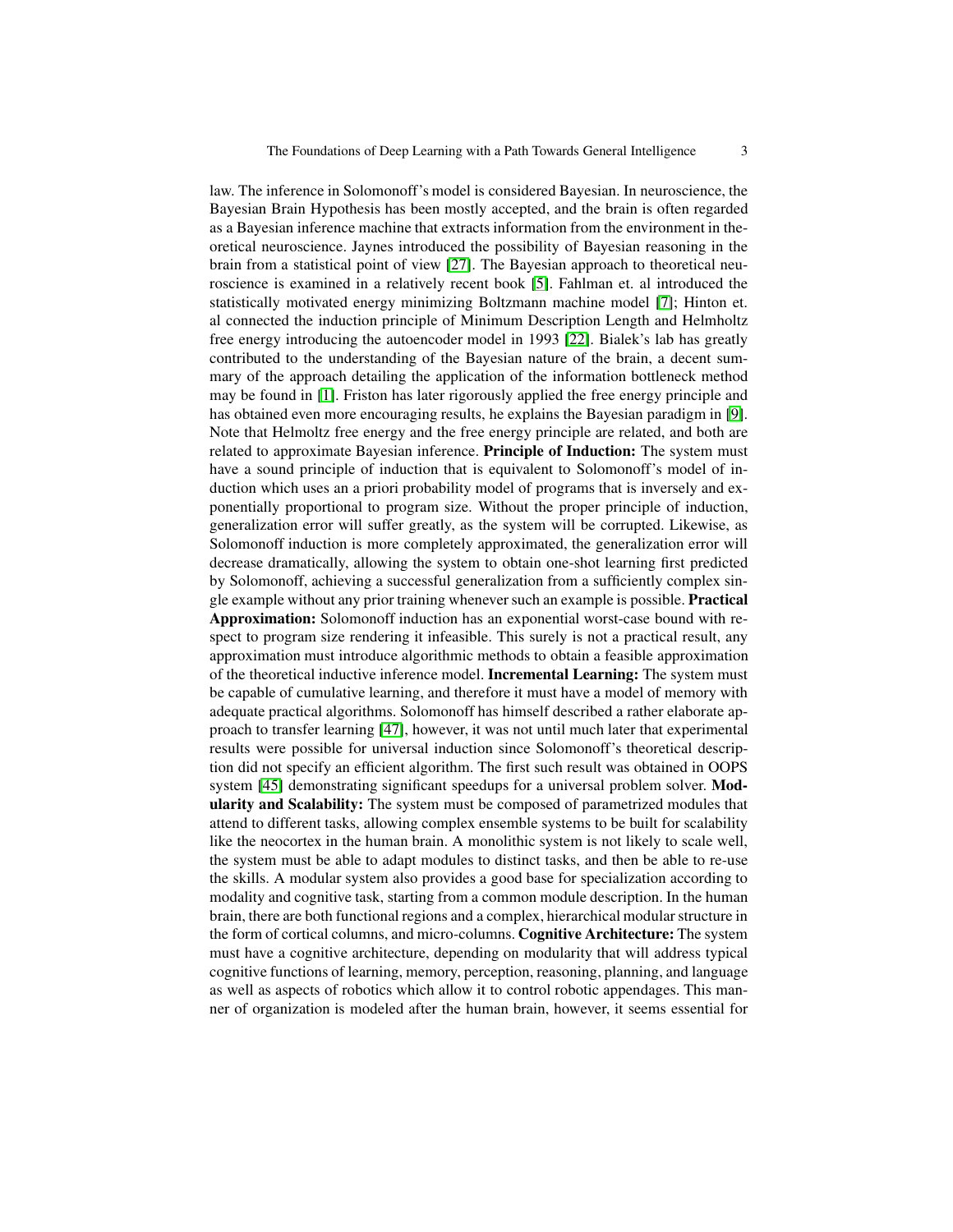any real-world AI system that requires these basic competencies to deliver robust performance across a sufficiently general set of cognitive tasks. Even if unlike the brain, the system must have an architectural design, or one that is capable of introducing the required architecture.

These reasonable and desirable properties of a complete AI system lead naturally to a top-down design sometimes called an AGI Unification Architecture among practitioners, if built around the floor plan of a universal induction system such as AIXI. An example of such an approach to designing a cognitive architecture may be seen in [\[36\]](#page-9-7). However, this is not necessarily the only kind of solution. An adequate architecture could also be built around a deep learning approach; let us therefore proceed to its postulates.

# 3 Postulates of Deep Learning

Deep Learning is a particular kind of Artificial Neural Network (ANN) research which shares some commonalities and inherits some assumptions / principles from earlier ANN research some of which may seem implicit to outsiders. We try to recover these tacit or implicit assumptions for the sake of general AI readership, and also delineate the borders of deep learning from other ANN research in the following. No Free Lunch: The well-known No Free Lunch theorem for machine learning implies that there can be no general learning algorithm that will be effective for all problems. This theorem has generated a strong bias towards model-based learning in ANN research where the researcher tries to design a rich network model that covers all contingencies in the domain but uses insights into the problem domain and thus the experiment does not suffer from the unreasonable large search space of a model-free learning method. From image processing to language, this particular blend of specificity and generality seems to have guided deep learning quite successfully and resulted in impressive outcomes. The specificity determined by the ANN researcher may be likened to "innateness" in cognitive science. Note that AGI theorists have argued otherwise [\[6\]](#page-7-8), therefore this heuristic principle remains arguable. Epistemic Non-reductionism: This is the view that loosely depends on Quine's observation that epistemic reductionism often fails in terms of explanatory power for the real world [\[37\]](#page-9-8), which is to say that there is a wealth of necessary complexity to account for it. When we look at a deep learning vision architecture, we see that the irreducible patterns of visual information are indeed stored as they are useful however not overmuch; the system does not store every pattern much like our brains. Epistemic irreducibility is a guiding principle in deep learning research, and it is why deep learning models are large rather than small and minimalistic as in some ANN research. Eliminative Materialism: Churchland's philosophical observation that the brain does not deal in any of the folk psychological concepts in cognitive science literature, but must be understood as the activation state and trajectory of the brain [\[3\]](#page-7-9), plays a fundamental intellectual role in the deep learning approach, where we shift our attention to brain-like representations and learning for dealing with any problem, even if it looks like a matter of propositional logic to us. Subsymbolic & Distributed Representation: Expressed in detail in the classical connectionist volume [\[40\]](#page-9-9), this principle is the view that all representations in the brain have a distributed, real-valued representation rather than discrete, symbolic representations that computer scientists prefer in their programs. Sparse Coding hypothesis has been mostly confirmed in neuroscience,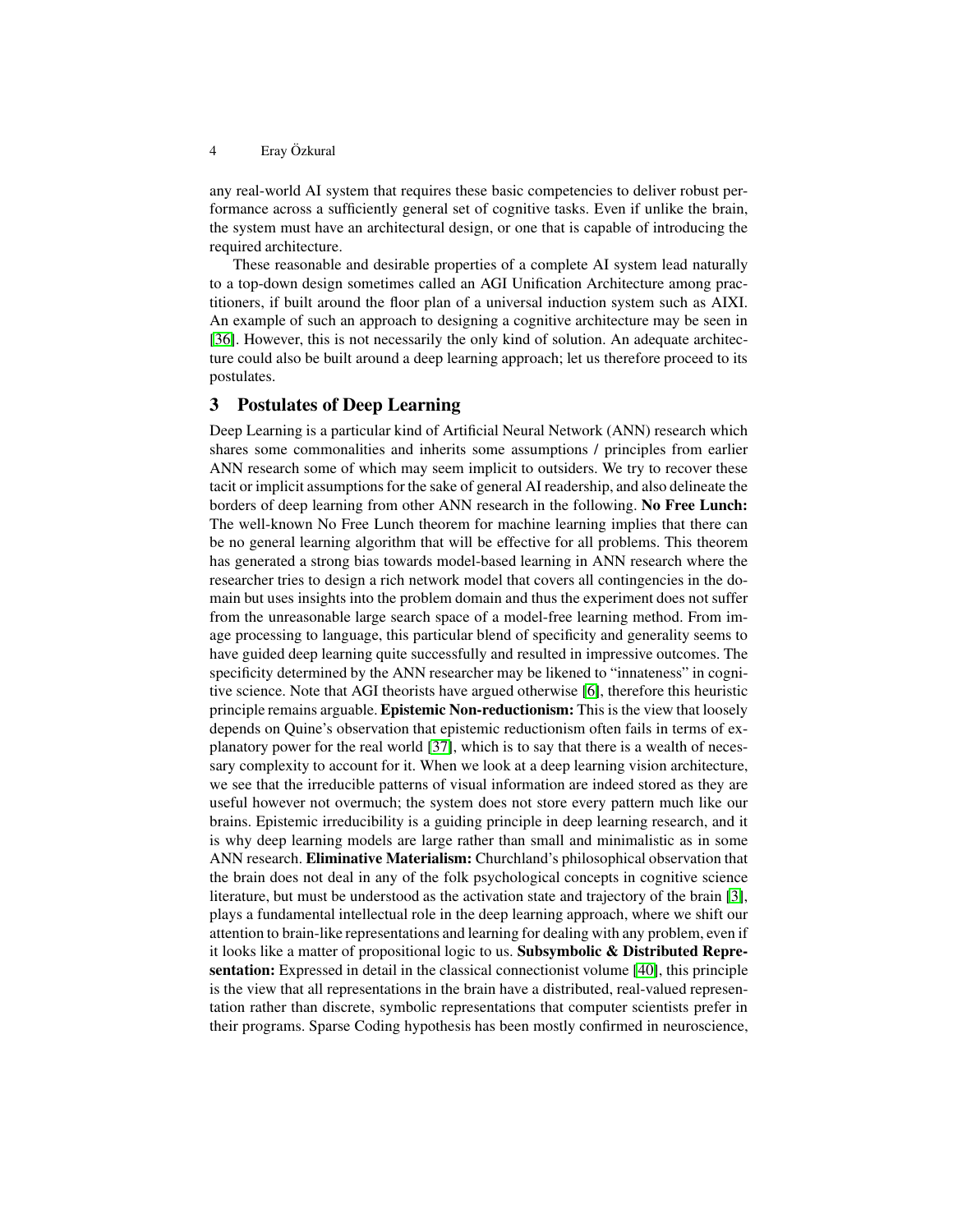therefore we do know that the brain uses population codes that are sparse, distributed, and redundant. Unlike a symbolic representation, the brain networks are fault-tolerant and redundant, and deal with uncertainty at every level. Subsymbolic representations are more robust and better suited to the nature of sensory input. However, we also know that "grandmother cells" exist which may correspond to predicates, which are still best modeled as non-linear detectors, or ReLu units, in a neural network. Universal Approximation: The universal approximation theorem [\[23\]](#page-8-11) for multi-layer feed forward neural networks underlies the heuristic of using many hidden layers in a deep learning architecture. The theorem shows that a multi-layer neural network can approximate arbitrary continuous real-valued functions. Therefore, the system is capable of representing any mapping under mild assumptions, including those with irregular features forming a synergy with the epistemic non-reductionism postulate. Deep Models: The number of layers in a feed forward network, or the circumference of a Recurrent Neural Network (RNN) must be greater than 3, meaning multiple hidden layers in a multi-layer feed forward network, or an RNN with complex topology. Model depth avoids much of the criticism in Minsky and Papert's critical book on neural networks that showed perceptrons cannot learn concave discriminants [\[34\]](#page-9-10), and its later editions that extend the criticism to multi-layer models. In today's ANN applications we observe all manners of intricate discrimination models were successfully learnt, however shallow networks will still not avoid Minsky's observations. A complexity analysis also supports that increasing depth can result in asymptotically smaller networks for the same function representation [48], implying that deep models are fundamentally more efficient. Hierarchy and Locality: A distinguishing feature of deep learning is that it contains local pattern recognition networks and a hierarchy of these pattern recognition circuits that affixes the local and global views. Thus, a sequence of convolutional and pooling layers have been a staple of image processing applications in deep learning as the convolutional layer is basically a set of texture recognition patches, and downsampling via max-pooling gives us a dimensionality reduction and the ability to hierarchically combine pattern recognizers efficiently. This organization was inspired by 2d image processing in the visual cortex, however many domains can benefit from the same organizational principle since they apply to any sensory array. The principle is also valid for domains that are not directly sensory arrays, but maintain a similar topological relation. The principle also has great synergy with the depth principle because the network tries to capture perceptually salient features and avoids learning irrelevant patterns making it possible to increase network depth which avoids Minskyan objections even more effectively. Gradient Descent: Perhaps the most common feature of deep learning is that a variation of back propagation or gradient descent is used to train the model. This is required since any other way to train the large networks in deep learning research would be infeasible. Other methods such as variational learning and MCMC tree search have been applied in deep learning research, however this principle has remained fairly constant as it is necessitated by other principles above, which may result in billions of real valued parameters to be trained. Dataflow models  $\&$  SIMD acceleration Since the number of parameters to be trained is large, exploiting data-parallelism through SIMD-based accelerators such as GPU's, and later executing data-flow representations on FPGA's have proven to be an essential factor for deep learning research. This property of deep learning corresponds to the "massive parallelism" property of the brain.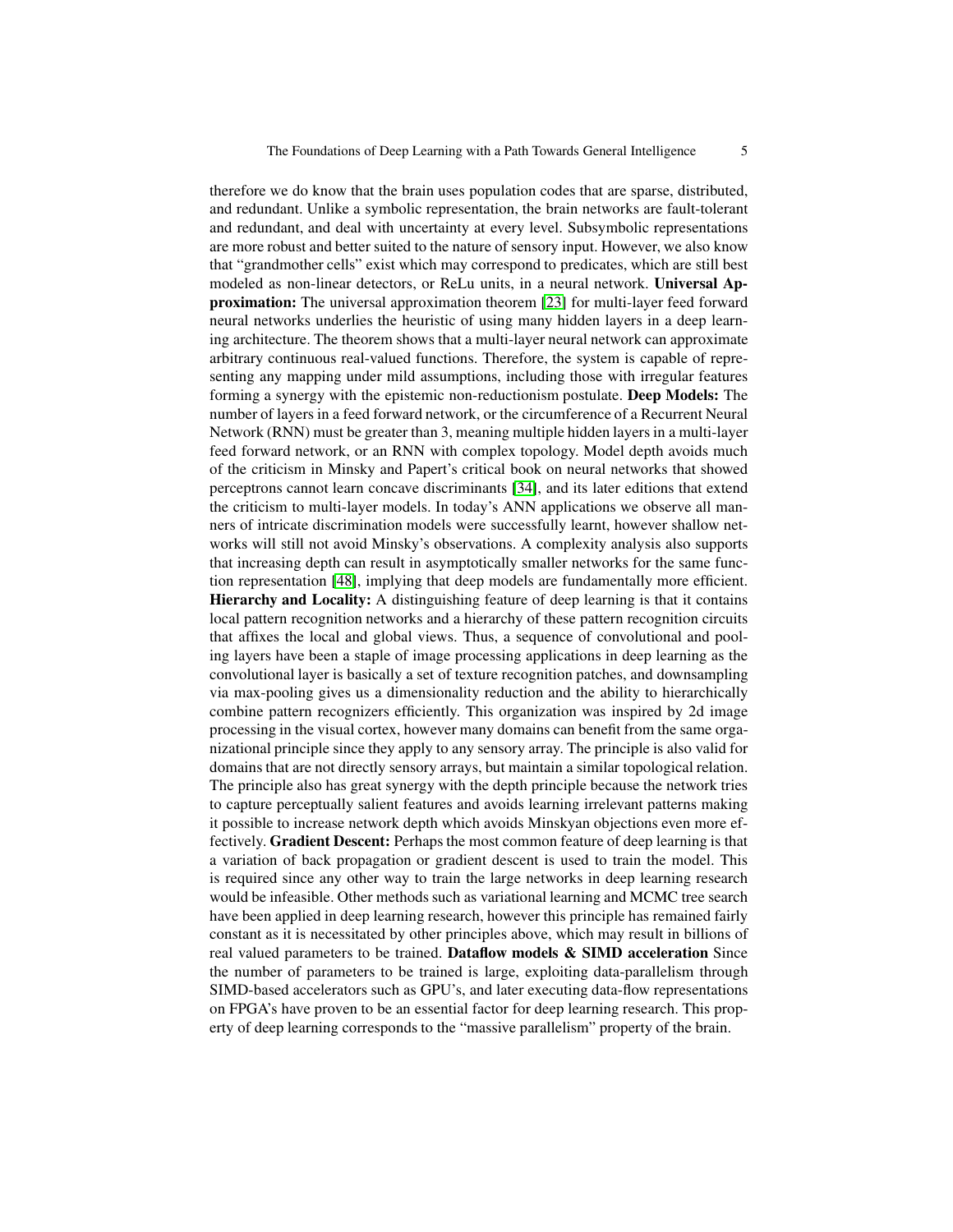### 6 Eray Özkural

# 4 Shortcomings and Extensions

Although deep learning has generated phenomenal results, it also has some shortcomings that are being worked on. The most common limitation is that a typical deep learning architecture requires on the order of 10,000 or more examples. Some of the largest experiments have used millions of examples, therefore this was simply not an issue that was focused on. It may well be the case that this is a fundamental shortcoming of deep learning, however, researchers have tried solutions such as using stochastic gradient over the entire set of samples, as a usual statistical approach would necessitate, instead of running BP in epochs, which imitates the brain's online learning capability. Another common problem is that most deep learning uses supervised learning, which presents a problem in terms of constructing many labeled/annotated examples for every new problem. Autoencoder [\[21\]](#page-8-12) is an unsupervised learning model, and it has many variations and applications in deep learning, however, most applications still require a good deal of hand crafted data. A strange problem persists in deep learning systems, which makes them easy to fool in ways that are not intuitive to humans, such as a simple perturbation causing a misclassification, an intuitively unrelated artificial image recognized as a natural image, or a specially crafted patch on an unrelated image causing a misclassification. These might either be symptoms of fundamental limitations, or they might be ameliorated with better deep learning models. We observe that these issues look much like overfitting, i.e., poor generalization performance.

When we contrast the general AI postulates and deep learning postulates, we see some interesting overlap and also some areas where deep learning requires a good deal of development. A deep learning system has one sort of completeness that stems from the universal approximation theorem, and dataflow models can be augmented with arbitrary computational units such as the Neural Turing Machine model [\[17\]](#page-8-13), and the later Differentiable Neural Computer model [\[19\]](#page-8-14) that augments neural networks with external memory. Program class extensions of this sort may be an integral part of nextgeneration deep learning. Recent proposals for non-Euclidian embedding of data also enhance generality of deep learning models [\[2\]](#page-7-10).

It is possible to design deep architectures for rigorous stochastic models, which is an important extension to deep learning that will increase robustness.

Typically, deep learning lacks a principle of induction, but at the same time a stochastic model of induction is implicit in deep learning as the information bottleneck analysis of deep learning shows [49], where we can view deep learning as a lossy compression scheme that forgets unnecessary information. Such theories will lead to better generalization performance. [\[28\]](#page-8-15) applies random matrix theory to generalization in deep learning, and introduces a new regularization method for improving generalization.

Progressive deep learning architectures add layers as necessary, substantiating an important analogy to SVM's function class iteration [\[41\]](#page-9-11). Much richer forms of induction may be beneficial for improving a deep learning network's generalization power. The training procedure in deep learning is efficient but only locally optimal, in the future a combination of neuro-evolution and gradient descent may outperform gradient descent and approximate universal induction better. Evolution has already been applied to automated design of deep networks [\[33](#page-8-16)[,35\]](#page-9-12). Neuro-evolution has been shown to be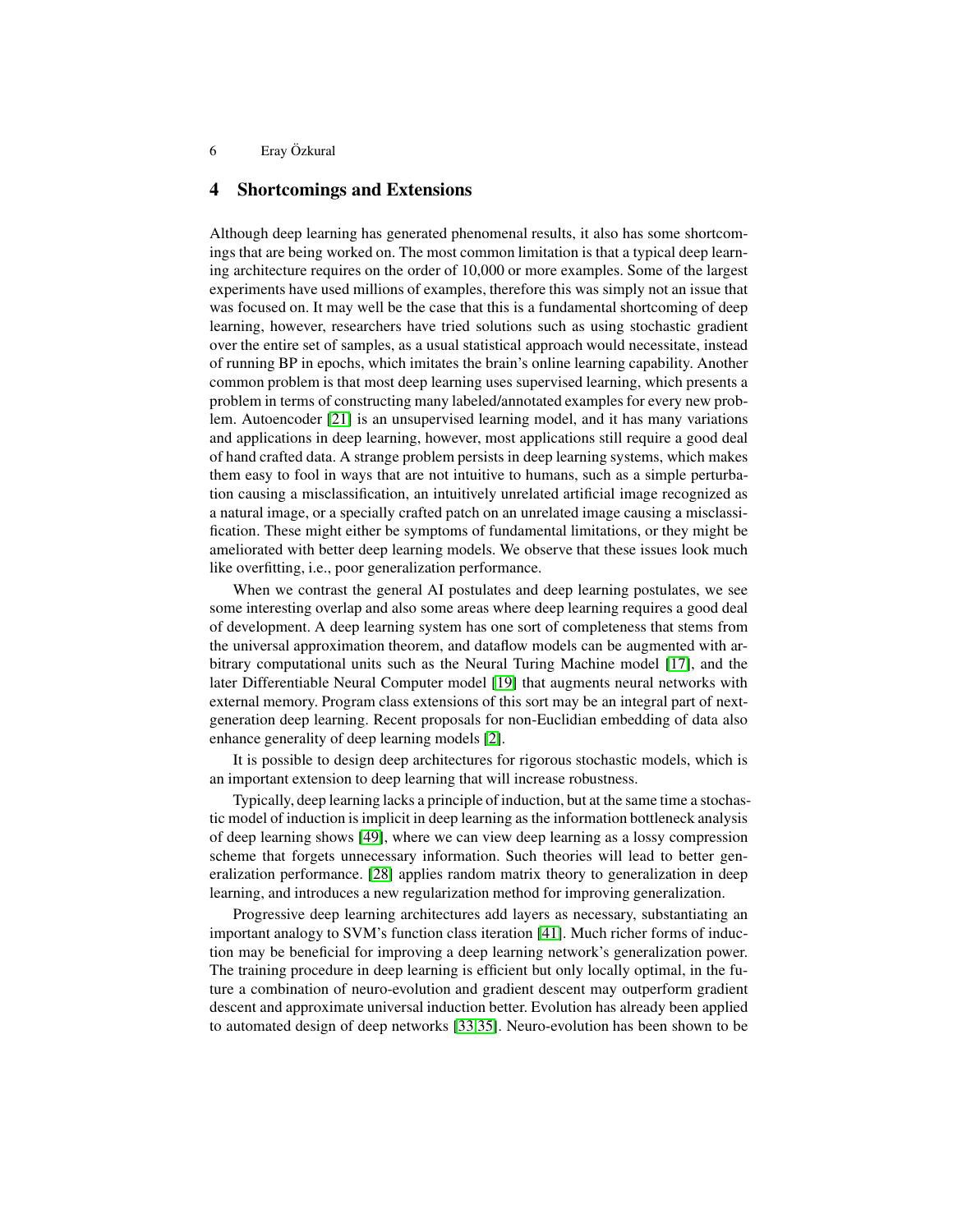effective in game playing [39] and other tasks that are difficult for deep learning, and therefore it might displace deep learning methodology altogether in the future.

Deep learning architectures gained memory capability with the LSTM unit, and similarly designed memory cells, however, long-term memory across tasks remains problematic. A good realization of algorithmic memory in deep learning is Neural Task Programming (NTP) [\[53\]](#page-9-13) which achieves an indexical algorithmic memory based on LSTM and the ability to hierarchically decompose skills which has been successfully applied to robotics tasks. Progress in the direction of NTP is likely to be a major improvement for deep learning, since without cumulative and hierarchical learning intelligence is highly restricted.

Recently, progress has been made in the matter of modularity with Hinton's update of Capsule Networks, that models the cortical architecture for visual tasks [42]. Capsule Networks adds dynamic routing between visual processing modules with affine transformations, enhancing invariance and defines neural modules as capsules that may be arranged like neurons. Capsules correspond to visual entities in the model, therefore capsules that recognize a face decompose into eyes, a nose, lips, and so forth. The step from monolithic to modular deep learning is as powerful as the step from shallow to deep networks, hence this line of research is a significant extension of deep learning. A similar line of research is advanced by Vicarious, which propose a recursive neural architecture that exploits lateral connections accounting for distinct feature sets such as contour and surface, and the hierarchical representation of entities like in Capsule Networks [\[14\]](#page-7-11); their system can reportedly break CAPTCHA's. Hawkins proposes a new cortex architecture that introduces pyramidal neurons, active dendrites, and multiple integration sites, identifying cortical computations for hierarchical sequence memory, and it intriguingly involves dendritic computation [\[20\]](#page-8-17). Capsule Networks might be enhanced to provide a similar dendritic model eventually, or capsule-like speciation might be ported to Hawkins's model.

Cognitive architectures built on symbolic concepts may not be readily applicable to deep learning, however, modeling the functional anatomy of the brain creates much needed synergy with neural networks. For instance, in Deep Mind's I2A model [\[52\]](#page-9-14), we see a direction towards capturing more brain function in the form of imagining future states, while PathNet presents a modular, reflective learning system that can recombine network modules by evolving paths over the network [\[8\]](#page-7-12). Both neural architectures exhibit progress towards a more complete cognitive neural architecture. Another recent direction is the relational networks that model reasoning [43]. Conceivably, neural models of fundamental cognitive functions may be developed with a similar methodology, and bound in a connectionist agent architecture. Likewise, the active inference agent of [\[10\]](#page-7-13) with deep temporal models captures the essentials of functional anatomy based on hierarchical probabilistic models, and even gives us a fully unsupervised agent model that is quite intriguing from a scientific perspective.

### 5 Discussion and Future Research

Despite recent criticism raised against deep learning [\[32\]](#page-8-18), almost all of the postulates of general AI we have outlined seem achievable, however, with major improvements over existing systems. While it is entirely possible for a traditional symbolic-oriented system to achieve the same performance, the advantages of deep learning approach cannot be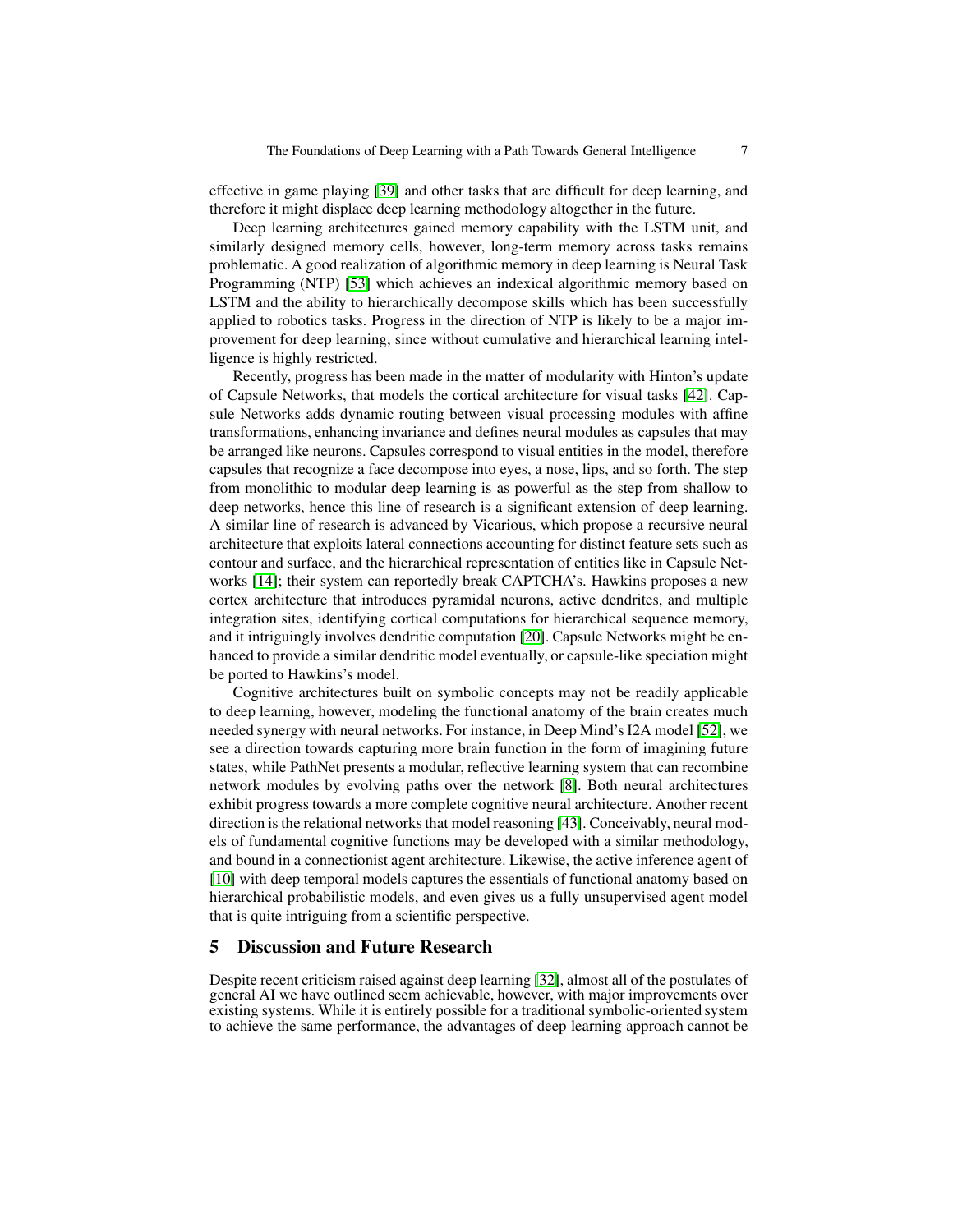#### 8 Eray Özkural

neglected, and the possible extensions to deep learning discussed may also ameliorate the common shortcomings we summarized. Another combination that might work is the combination of the symbolic AI approach with deep learning. In some circles, researchers pursue a mathematical AI unification approach (like AIXI approximations), however, the merits of such an approach are yet to be proven experimentally over deep learning. It seems prudent to at least try to integrate deep learning faithfully in existing AI architectures, or for new architectures, attempt to construct them solely on a neural architecture. In the future, we expect a convergence of more powerful training methods and deep architectures, taking us to a more model-free learning system, and more capable, modular neural agent architectures inspired by neuroscience.

#### <span id="page-7-6"></span>References

- 1. Bialek, W., Nemenman, I., Tishby, N.: Predictability, complexity, and learning. Neural Computation 13(11), 2409–2463 (2001).<https://doi.org/10.1162/089976601753195969>
- <span id="page-7-10"></span>2. Bronstein, M.M., Bruna, J., LeCun, Y., Szlam, A., Vandergheynst, P.: Geometric Deep Learning: Going beyond Euclidean data. IEEE Signal Processing Magazine 34, 18–42 (Jul 2017). <https://doi.org/10.1109/MSP.2017.2693418>
- <span id="page-7-9"></span>3. Churchland, P.M.: Eliminative materialism and the propositional attitudes. Journal of Philosophy 78(February), 67–90 (1981)
- <span id="page-7-2"></span>4. Ciresan, D.C., Giusti, A., Gambardella, L.M., Schmidhuber, J.: Neural networks for segmenting neuronal structures in EM stacks. In: ISBI Segmentation Challenge Competition: Abstracts (2012)
- <span id="page-7-4"></span>5. Doya, K., Ishii, S., Pouget, A., Rao, R.P.N.: Bayesian brain: Probabilistic approaches to neural coding. The MIT Press (2007)
- <span id="page-7-8"></span>6. Everitt, T., Lattimore, T., Hutter, M.: Free lunch for optimisation under the universal distribution. In: Proceedings of the IEEE Congress on Evolutionary Computation, CEC 2014, Beijing, China, July 6-11, 2014. pp. 167–174 (2014). <https://doi.org/10.1109/CEC.2014.6900546>
- <span id="page-7-5"></span>7. Fahlman, S.E., Hinton, G.E., Sejnowski, T.J.: Massively parallel architectures for ai: Netl, thistle, and boltzmann machines. In: Proceedings of the Third AAAI Conference on Artificial Intelligence. pp. 109–113. AAAI'83, AAAI Press (1983), <http://dl.acm.org/citation.cfm?id=2886844.2886868>
- <span id="page-7-12"></span>8. Fernando, C., Banarse, D., Blundell, C., Zwols, Y., Ha, D., Rusu, A.A., Pritzel, A., Wierstra, D.: PathNet: Evolution Channels Gradient Descent in Super Neural Networks. ArXiv e-prints (Jan 2017)
- <span id="page-7-7"></span>9. Friston, K.: The history of the future of the bayesian brain. Neuroimage 62(248), 1230–1233 (2012)
- <span id="page-7-13"></span>10. Friston, K.J., Rosch, R., Parr, T., Price, C., Bowman, H.: Deep temporal models and active inference. Neuroscience and Biobehavioral Reviews 77, 388 – 402 (2017). <https://doi.org/https://doi.org/10.1016/j.neubiorev.2017.04.009>
- <span id="page-7-0"></span>11. Fukushima, K.: Neocognitron: A self-organizing neural network for a mechanism of pattern recognition unaffected by shift in position. Biological Cybernetics 36(4), 193–202 (1980)
- <span id="page-7-1"></span>12. Fukushima, K.: Artificial vision by multi-layered neural networks: Neocognitron and its advances. Neural Networks 37, 103–119 (2013)
- <span id="page-7-3"></span>13. Gatys, L.A., Ecker, A.S., Bethge, M.: Image style transfer using convolutional neural networks. In: 2016 IEEE Conference on Computer Vision and Pattern Recognition, CVPR 2016, Las Vegas, NV, USA, June 27-30, 2016. pp. 2414–2423 (2016). <https://doi.org/10.1109/CVPR.2016.265>
- <span id="page-7-11"></span>14. George, D., Lehrach, W., Kansky, K., L´azaro-Gredilla, M., Laan, C., Marthi, B., Lou, X., Meng, Z., Liu, Y., Wang, H., Lavin, A., Phoenix, D.S.: A generative vision model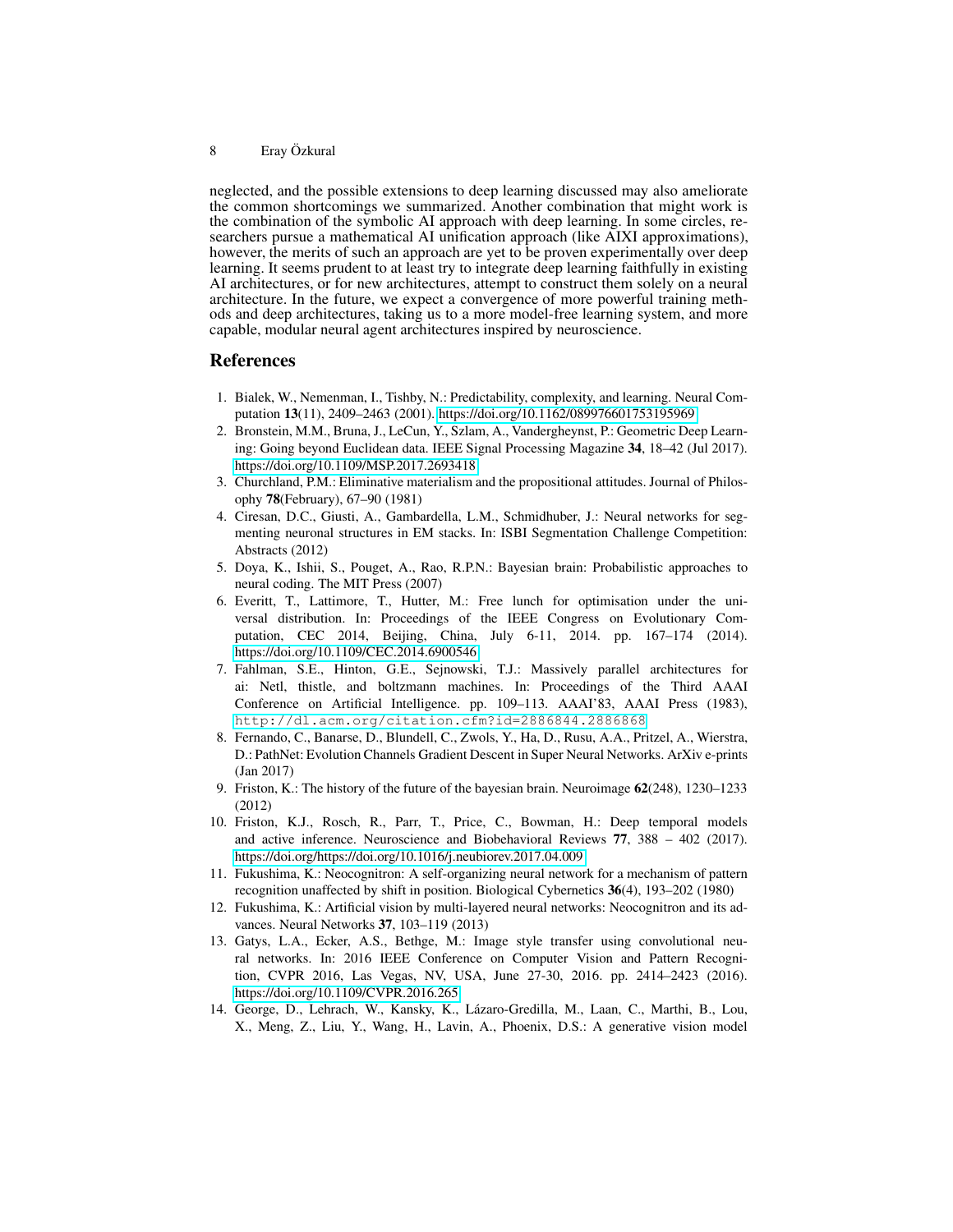that trains with high data efficiency and breaks text-based captchas. Science (2017). <https://doi.org/10.1126/science.aag2612>

- <span id="page-8-2"></span><span id="page-8-0"></span>15. Goodfellow, I., Bengio, Y., Courville, A.: Deep Learning. MIT Press (2016), <http://www.deeplearningbook.org>
- 16. Graves, A., Liwicki, M., Fernandez, S., Bertolami, R., Bunke, H., Schmidhuber, J.: A novel connectionist system for improved unconstrained handwriting recognition. IEEE Transactions on Pattern Analysis and Machine Intelligence 31(5) (2009)
- <span id="page-8-13"></span><span id="page-8-3"></span>17. Graves, A., Wayne, G., Danihelka, I.: Neural Turing Machines. ArXiv e-prints (Oct 2014)
- 18. Graves, A., Mohamed, A.R., Hinton, G.E.: Speech recognition with deep recurrent neural networks. In: IEEE International Conference on Acoustics, Speech and Signal Processing (ICASSP). pp. 6645–6649. IEEE (2013)
- <span id="page-8-14"></span>19. Graves, A., et al.: Hybrid computing using a neural network with dynamic external memory. Nature 538(7626), 471–476 (2016).<https://doi.org/10.1038/nature20101>
- <span id="page-8-17"></span>20. Hawkins, J., Ahmad, S.: Why neurons have thousands of synapses, a theory of sequence memory in neocortex. Frontiers in Neural Circuits 10, 23 (2016). <https://doi.org/10.3389/fncir.2016.00023>
- <span id="page-8-12"></span>21. Hinton, G.E., Zemel, R.S.: Autoencoders, minimum description length and Helmholtz free energy. In: Cowan, J.D., Tesauro, G., Alspector, J. (eds.) Advances in Neural Information Processing Systems (NIPS) 6. pp. 3–10. Morgan Kaufmann (1994)
- <span id="page-8-10"></span>22. Hinton, G.E., Zemel, R.S.: Autoencoders, minimum description length and helmholtz free energy. In: Proceedings of the 6th International Conference on Neural Information Processing Systems. pp. 3–10. NIPS'93, Morgan Kaufmann Publishers Inc., San Francisco, CA, USA (1993), <http://dl.acm.org/citation.cfm?id=2987189.2987190>
- <span id="page-8-11"></span>23. Hornik, K.: Approximation capabilities of multilayer feedforward networks. Neural Netw. 4(2), 251–257 (Mar 1991). [https://doi.org/10.1016/0893-6080\(91\)90009-T](https://doi.org/10.1016/0893-6080(91)90009-T)
- <span id="page-8-7"></span>24. Hutter, M.: Optimality of universal Bayesian prediction for general loss and alphabet. Journal of Machine Learning Research 4, 971–1000 (2003), (On J. Schmidhuber's SNF grant 20- 61847)
- <span id="page-8-8"></span>25. Hutter, M.: Universal Artificial Intelligence: Sequential Decisions Based on Algorithmic Probability. Springer (2005)
- <span id="page-8-6"></span>26. Hutter, M.: Universal algorithmic intelligence: A mathematical top→down approach. In: Goertzel, B., Pennachin, C. (eds.) Artificial General Intelligence, pp. 227–290. Cognitive Technologies, Springer, Berlin (2007)
- <span id="page-8-9"></span>27. Jaynes, E.T.: How does the brain do plausible reasoning? In: Maximum-Entropy and Bayesian Methods in Science and Engineering. vol. 1 (1988)
- <span id="page-8-15"></span>28. Kawaguchi, K., Pack Kaelbling, L., Bengio, Y.: Generalization in Deep Learning. ArXiv e-prints (Oct 2017)
- <span id="page-8-4"></span>29. Kim, Y., Jernite, Y., Sontag, D., Rush, A.M.: Character-aware neural language models. In: Proceedings of the Thirtieth AAAI Conference on Artificial Intelligence, February 12-17, 2016, Phoenix, Arizona, USA. pp. 2741–2749 (2016)
- <span id="page-8-5"></span>30. Koutník, J., Cuccu, G., Schmidhuber, J., Gomez, F.: Evolving large-scale neural networks for vision-based TORCS. In: Foundations of Digital Games. pp. 206–212. Chania, Crete, GR (2013)
- <span id="page-8-1"></span>31. LeCun, Y., Boser, B., Denker, J.S., Henderson, D., Howard, R.E., Hubbard, W., Jackel, L.D.: Back-propagation applied to handwritten zip code recognition. Neural Computation 1(4), 541–551 (1989)
- <span id="page-8-18"></span><span id="page-8-16"></span>32. Marcus, G.: Deep Learning: A Critical Appraisal. ArXiv e-prints (Jan 2018)
- 33. Miikkulainen, R., Liang, J., Meyerson, E., Rawal, A., Fink, D., Francon, O., Raju, B., Shahrzad, H., Navruzyan, A., Duffy, N., Hodjat, B.: Evolving Deep Neural Networks. ArXiv e-prints (Mar 2017)